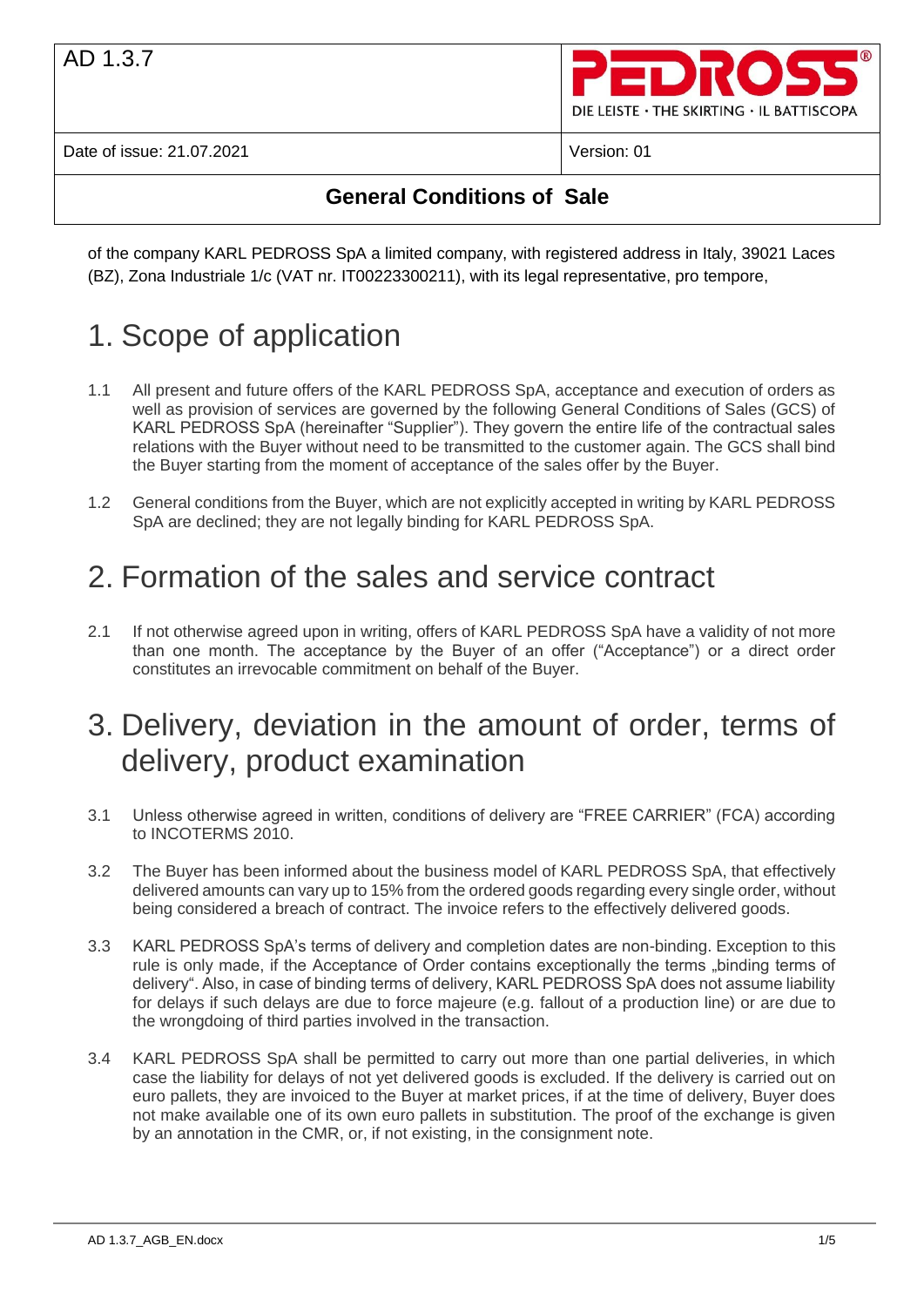

### **General Conditions of Sale**

3.5 They Buyer is obliged to inspect the goods at the moment of unloading for any evident damages caused by transport or packing. Such easily identifiable damages of packaging and goods can only be invoked if they are annotated in the CMR or, if not existing, in the consignment note at the moment of the handover of the goods. The Buyer is obliged to examine the goods at the moment of storage. The Buyer shall send KARL PEDROSS SpA within not more than eight (8) days from delivery, in the form of an email, or registered mail, a written notice of non-conformity, even if not visible from the packaging, non-conformity in respect of the goods delivered. Such notice of nonconformity must contain the transportation documents, a photographic documentation and a detailed description of the non-conformity. Also, in case of hidden non-conformity, the Buyer shall notify KARL PEDROSS SpA of such non-conformity not later than eight (8) days after the Buyer discovered or ought to have discovered it using ordinary diligence. In any case, KARL PEDROSS SpA grants a warranty for a period not longer than twelve (12) month from the agreed date of delivery.

## 4. Prices and terms of payment

- 4.1 All prices are to be considered "FREE CARRIER" (FCA) ex INCOTERMS 2010, unless otherwise agreed in written.
- 4.2 If not expressly stated to the contrary, prices are exclusive of VAT.
- 4.3 Payments are to be effected at the registered address of the Supplier.
- 4.4 If the offer does not set anything to the contrary, total sales and service price shall be effected within thirty (30) days after delivery or completed service, from issuance of a valid invoice. The payment is due regardless of the Buyer not collecting the goods on the accorded day. Claims or objections, whatever in nature, do not entitle the Buyer to suspend or delay payments. The Buyer shall not be entitled to raise objections or file suit against KARL PEDROSS SpA if not all payments have been effected regularly, including those payments in respect of which such claims or objections are raised.
- 4.5 In case the Buyer should suspend or delay payment to KARL PEDROSS SpA the affected sales transaction shall be rescinded as stated in a previously written letter of notification due to the noncompliance of the Buyer.
- 4.6 In case of delayed payment an interest rate shall apply at the rate of the current EURIBOR 6 month + 7%, plus all costs connected to the recovery of the unpaid sums.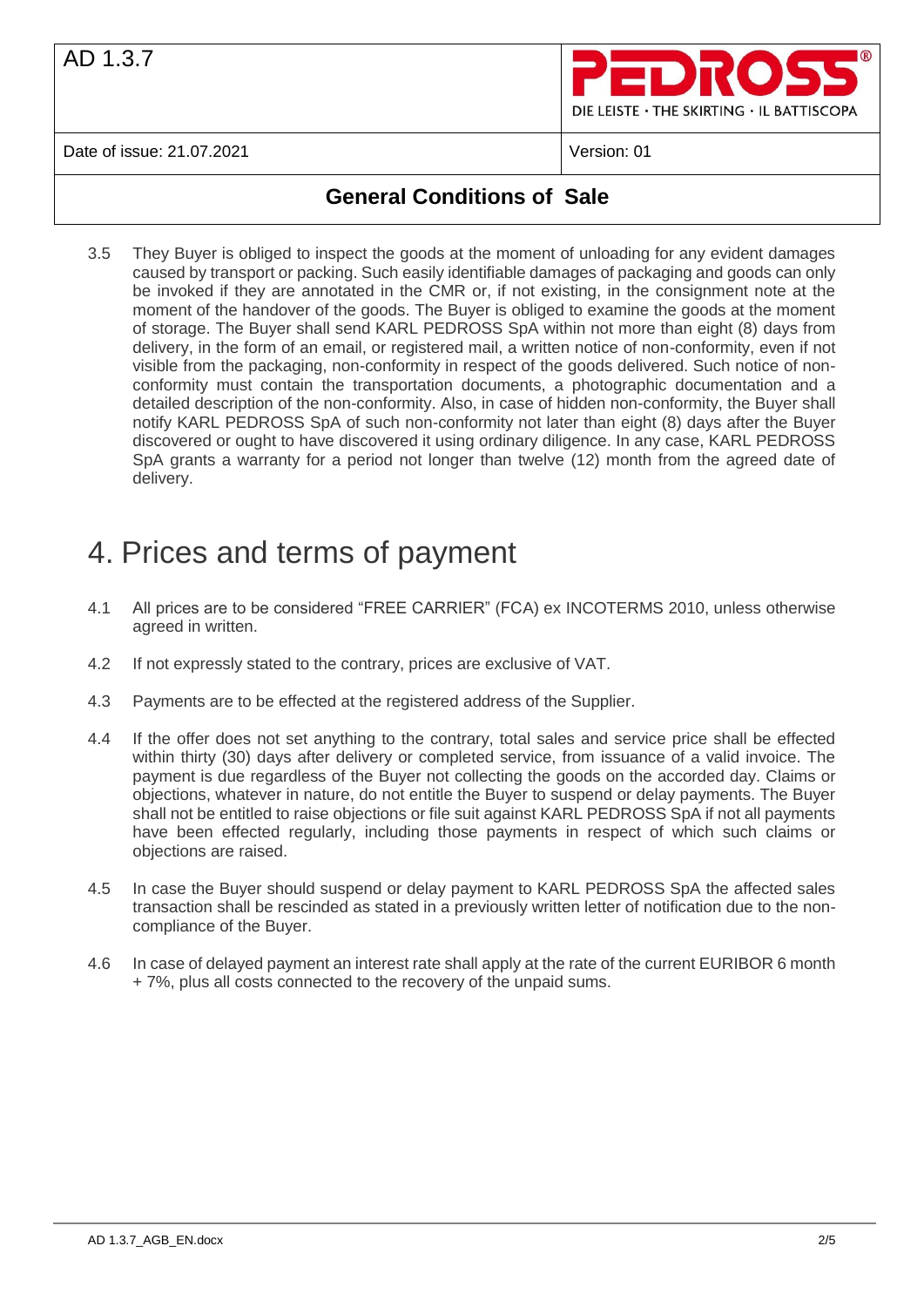

### **General Conditions of Sale**

# 5. Warranty

- 5.1 Buyer is hereby informed that all products of KARL PEDROSS SpA are to be consider buyerspecific accessories to floors, which can be sold on the free market only in exceptional cases. Furthermore, the customer is hereby informed that the specific, updated product characteristics and the specific, updated technical data sheets for each product can be found on the customer portal (login via the website www.pedross.com). The customer will be informed by e-mail in the event of changes to these documents. However, it is the customer's responsibility to download the documents from the customer portal, as only the updated documents on the customer portal form integral part of any sales transaction.
- 5.2 Without prejudice to the provisions of article 5.3 below, the KARL PEDROSS SpA is generally liable according to the law. If KARL PEDROSS SpA receives a valid non-conformity claim from the Buyer according to art. 3.5, KARL PEDROSS SpA shall be entitled to decide in its sole discretion, when there is no doubt about the defect of the goods, whether to substitute or to reduce the price of the defective products. Such decision shall not be interpreted as admission of any wrongdoing of KARL PEDROSS SpA. In addition, KARL PEDROSS SpA shall have the unchallengeable right to demand an on-site examination, or to demand return of the products back to its premises. At the same time, the products can be returned back to the premises of KARL PEDROSS SpA only in case KARL PEDROSS SpA gives express authorization in that respect. In case KARL PEDROSS SpA opts for the replacement of the product it shall be liable to pay only the costs for transportation to the Buyer premise.
- 5.3 Except for intent or gross negligence, the liability of KARL PEDROSS SpA is limited to the material warranty, consisting in the substitution of defective products, reduction of the price or a partial restitution. Any other claims, such as damages, direct and indirect losses, whatsoever in nature, are excluded.
- 5.4 In case of a defective product the Buyer is informed, that the production and delivery of the substitute goods may last up to sixty (60) days.

## 6. Reservation of property

- 6.1 The goods delivered by KARL PEDROSS SpA are under reservation of property until the payment of all depts resulting from the business
- 6.2 In case the Buyer acts in breach of the agreement, specifically regarding the payment delay, the KARL PEDROSS SpA has the right to take the goods back. This does not equal to a withdrawal from the contract unless explicitly declared in written. The attachment of the goods initiated by KARL PEDROSS SpA always implies a withdrawal from the contract. Costs arising from taking back the goods, such as transport and custom clearance, shall be borne by the Buyer. The KARL PEDROSS SpA is authorized to exploit the products taken back, the proceeds are compensated with the dept of the Buyer, after detracting the appropriate costs for the exploitation.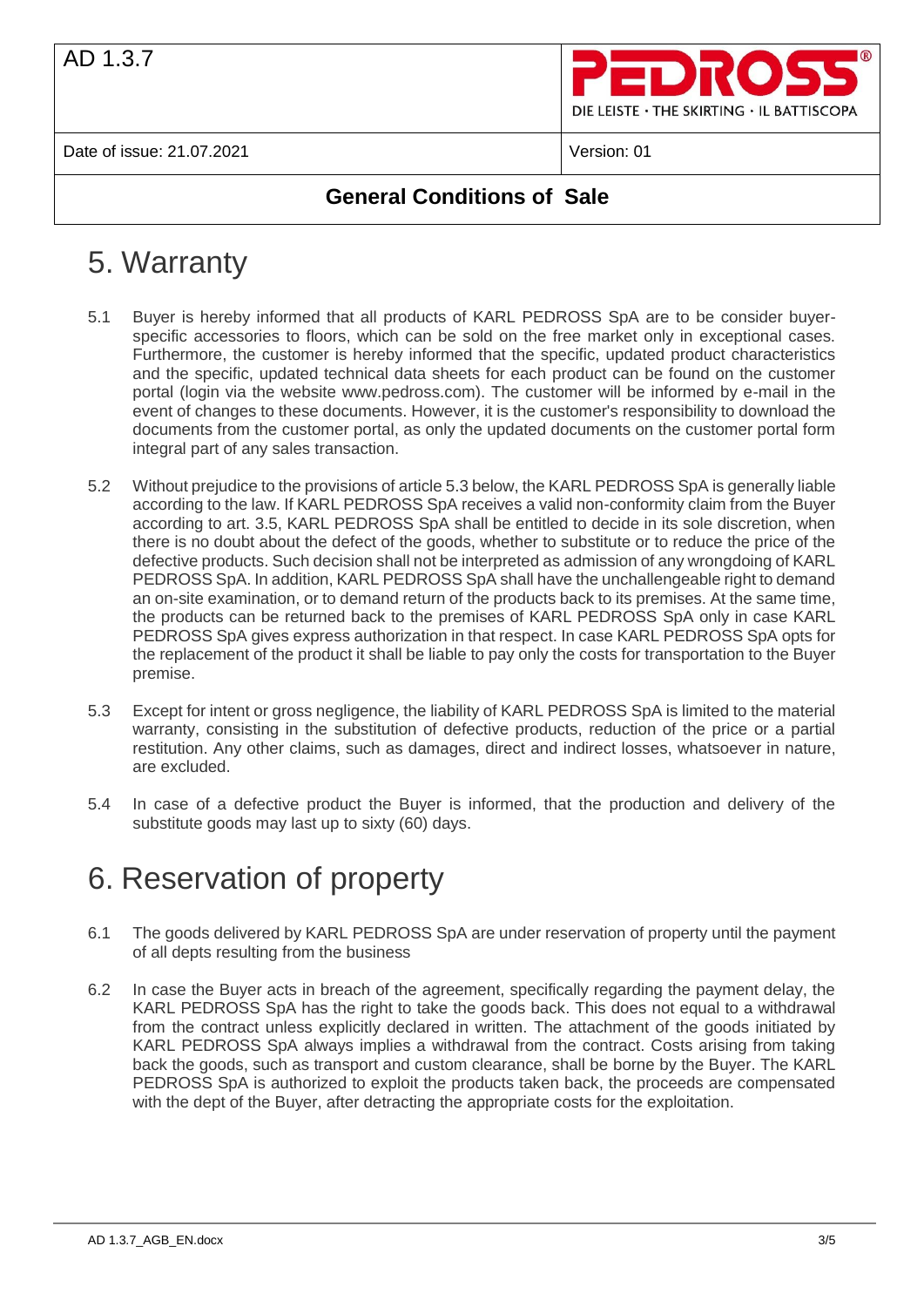

### **General Conditions of Sale**

- 6.3 The Buyer is obliged to treat the goods with due diligence. In particular, the Buyer is obliged to insure the goods adequately at his own cost at the original value against damage by fire, water and theft. If inspection and maintenance work is required, the Buyer carries them out at his own cost and in a timely manner.
- 6.4 The Buyer informs the KARL PEDROSS SpA immediately in written about all accesses of third parties, especially forced execution measures, as well as other prejudices to the property. The Buyer is obliged to cover all costs and compensate for the damage resulting from the violation of the present obligation and any necessary measures of intervention against access of third parties.
- 6.5 The Buyer is entitled to sell the goods object to the contract with KARL PEDROSS SpA in an orderly manner, but he proceeds with the assignment of receivables for the amount of the final invoice (VAT included) of the claims arising from selling the goods to third parties or buyers, not taking into account if the goods have been processed or not before being sold. The Buyer is entitled to collect the claims after the assignment. The authorization of KARL PEDROSS SpA to collect the claims remains unaffected thereby. The KARL PEDROSS SpA is obliged not to collect the claims as long as the Buyer effects the payment, does not fall behind with the payments and, especially, does not apply for insolvency or bankruptcy proceedings. Otherwise the KARL PEDROSS SpA can pretend the communication of all receivables and the identity of the debtor, as well as any other necessary information for the collection of the claims, the handing out of corresponding documents and the notification of the assignment of receivables to the debtor or third parties.
- 6.6 The KARL PEDROSS SpA is obliged upon request of the Buyer to release the securities that he has retained if the total value thereof exceeds the claims that are being protected by more than 20%. The choice of the specific security to release is made by KARL PEDROSS SpA.

## 7. Licensing conditions for digital content

- 7.1 Unless otherwise agreed, all rights to digital content (e.g. photos, renderings, etc.) of KARL PEDROSS SpA are licensed on a non-exclusive basis, free of charge, until revocation, and are strictly limited to the purpose of use and all other restrictions specified herein. The framework set out in this Article 7 constitutes the entire license. Any rights not expressly granted to the client are not granted.
- 7.2 Without the prior written consent of KARL PEDROSS SpA, the here-granted license to digital content to the client is non-transferable and non-assignable to third parties. This means that any use made by the client using the licensed content must be for the client's own use for the purpose of marketing PEDROSS products.